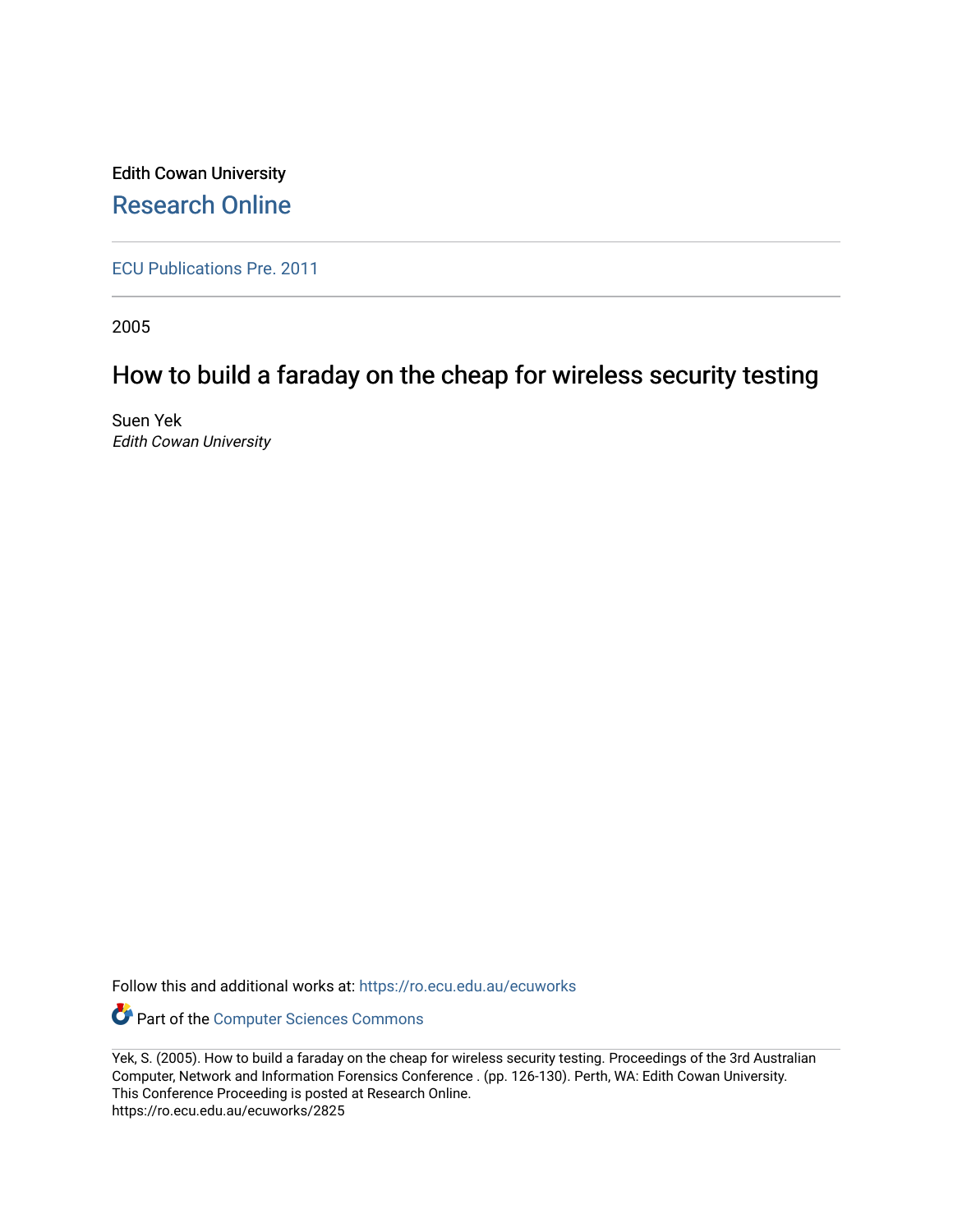#### **How to build a faraday cage on the cheap for wireless security testing**

Suen Yek School of Computer and Information Science Security Edith Cowan University syek@student.ecu.edu.au

#### **Abstract**

*The commonly known security weaknesses associated with the 802.11b wireless standard have introduced a variety of security measures to countermeasure attacks. Using a wireless honeypot, a fake wireless network may be configured through emulation of devices and the TCP/IP fingerprinting of OS network stacks. TCP/IP fingerprinting is one of the most popular methods employed to determine the type of OS running on a target and this information can then be used to determine the type of vulnerabilities to target on the host. Testing the effectiveness of this technique to ensure that a wireless honeypot using honeyd may deceive an attacker has been an ongoing study due to problems conducting TCP/IP fingerprinting in the wireless environment. Research conducted in a university laboratory showed that the results were ineffective and the time taken to conduct testing could be as long as 60 hours. The subsequent exploration of different testing methods and locations illuminated on an ideal research facility called a faraday cage. The design and construction of the faraday is discussed in this paper as an affordable solution for controlled and reliable testing of TCP/IP fingerprinting against the scanning tool Network Mapper (NMAP). The results are useful when looking to deploy a deceptive honeypot as a defence mechanism against wireless attackers.* 

#### **Keywords**

wired and wireless TCP/IP fingerprinting, wireless NMAP scanning, faraday cage

#### **INTRODUCTION**

Research in wireless network security has become a major topic of interest with attacks becoming more apparent as weaknesses in the lower layers of the Open Systems Interconnect (OSI) model reveal the shortcomings of open air transmissions. The 802.11b standard for wireless networking has been vastly adopted and a variety of defence mechanisms has been adopted for countermeasure such as Access Point (AP) firewalls and routing, wireless Intrusion Detection Systems, and the recent experimentation with wireless honeypots. While wireless honeypot research has not been widely explored, ongoing research (Yek, 2003, 2004) has focused on the premise that an emulated wireless network may act as a decoy from genuine systems.

Furthermore, a wireless honeypot may be configured to emulate a wireless network that bridges wired resources to deceive attackers and contain their network compromise while being monitored. The advantages of deploying a wireless honeypot could therefore, detect and capture the attacker before damage is inflicted on genuine resources and assets. One of the challenges found with emulating wireless networks is fine-tuning the data link and networking layers of wireless transmission to appear real to an attacker (*ibid*, 2003; 2004). This paper explains some of the difficulties faced when implementing effective TCP/IP fingerprinting on the network stack of emulated Operating Systems (OS) with a honeypot.

The results of the research into performing TCP/IP fingerprinting over the wireless medium has uncovered a process of discovery into ideal circumstances for testing this technique of OS identification. The goal has been to implement a network of virtual devices called a honeynet as a potential network countermeasure for organisations using wireless networks. The cycle of discovery lead to the construction of a faraday cage, which is a metal encased cage that does not allow the escape of the 12.5 centre length 802.11b wireless electromagnetic frequency radio waves (RF) from the inside. External wireless transmissions are not permitted inside the cage either. The design and physical characteristics of the cage are described in this paper as a financially feasible and easy construction.

#### **TCP/IP FINGERPRINTING IN A WIRELESS ENVIRONMENT**

Previous studies into the art of TCP/IP fingerprinting have uncovered it's value in performing OS discovery and subsequent network reconnaissance for attackers, in addition to aiding the administrator in conducting a network audit. The technique may be executed through a port scanning tool such as Network Mapper (NMAP) (Yarochkin, 2005). NMAP is an active scanning tool that sends probing packets to query any unique differences on its target OS. Other active tools include Xprobe2 (Yarochkin & Arkin, 2003) and Queso (Savage, n.d.), which function in a similar manner.

**Proceedings of 3rd Australian Computer, Network & Information Forensics Conference Page 126**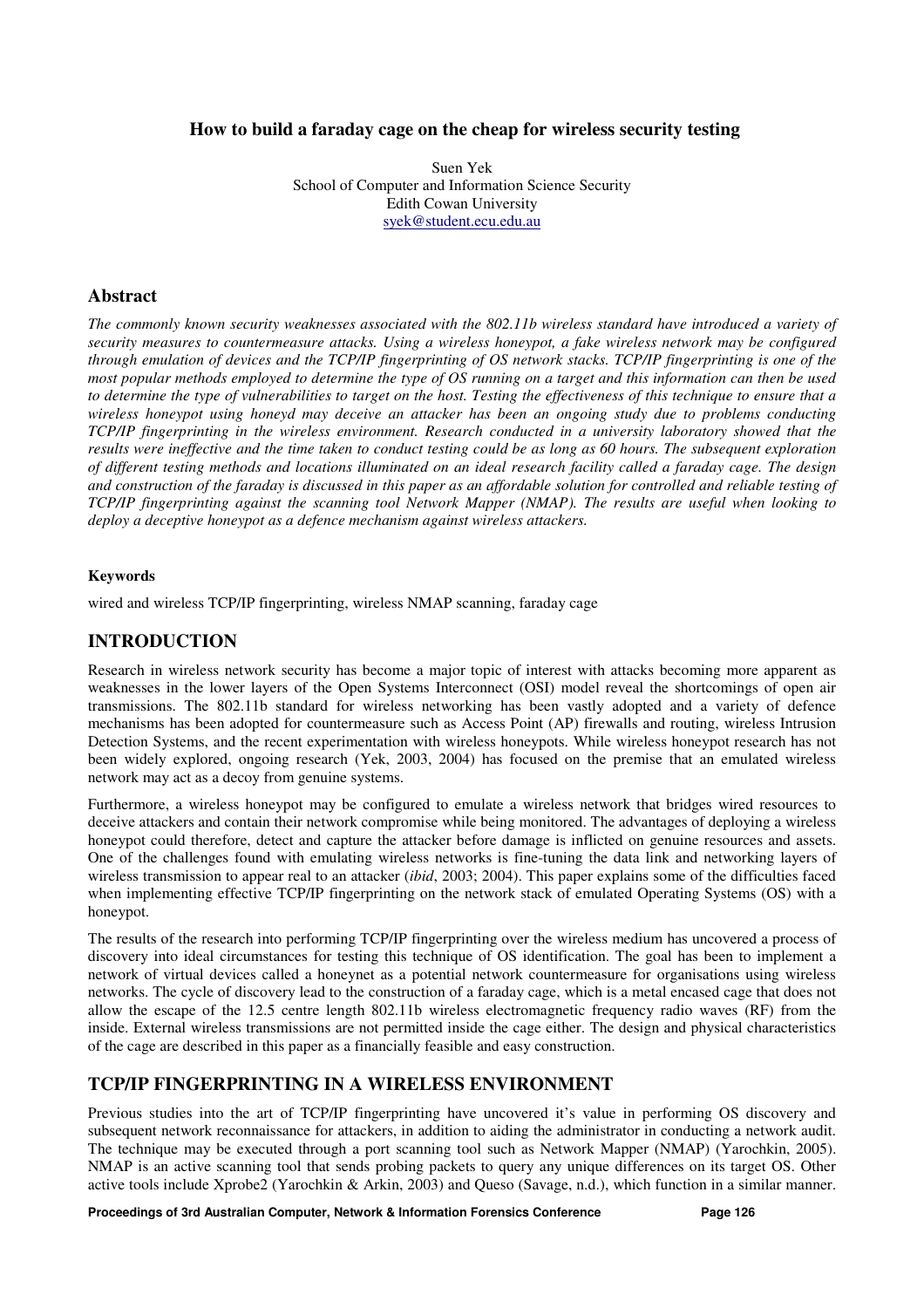The common feature essential to the tool's success is the ability to reach it's target without disorganising the bit sequences when used over radio waves. This problem is not particularly evident when performing TCP/IP fingerprinting over the wired medium where studies have found that a significant number of emulated OSs could be guessed correctly than over the wireless medium.

The deceptive ability of the wireless honeypot is highly dependent on it's ability to emulate OS devices through responding to NMAP's TCP/IP fingerprinting. The honeyd is one such honeypot that creates host OSs that implement a fingerprint containing a sequence of TCP/IP exchanges that are ready to respond when queried. A subsequent database of these fingerprints is maintained by the author of NMAP and is continuously updated and improved by the online security community. While NMAP's use was indented for security purposes, it is also a commonly used tool by attackers of varying sophistication due to the flexibility of the tool and the granularity of which it is able to perform OS discovery (Honeynet Project, 2004; Spitzner, 2002). Attackers would usually progress from the stage of OS discovery to network discovery and consequently begin locating vulnerable targets to execute a tailored attack.

Testing TCP/IP fingerprinting to determine an effective way to countermeasure NMAP and other such scanning tools has proven to be a defiant task because of many variables in the software of the tool, and mostly the nature of the 802.11b wireless environment. Wireless networks face difficulties because of the ease of interference. Interference may be from competing wireless devices including Bluetooth 802.15 transmissions to lights, microwaves or physical objects. Wireless networking in itself requires data to piggyback over RF waves that may travel in omnidirectional pathways that require both the sender and receiver to transmit with a greater overhead and encounter many retransmissions due to lost data or bits.

# **PROBLEMS ENCOUNTERED WITH WIRELESS TCP/IP FINGERPRINTING**

Previous research by Valli (2003) involving the use of honeyd and NMAP employing TCP/IP fingerprinting in the wired environment showed that out of a possible 704 OS fingerprints, NMAP was able to determine 152. Although this only represented approximately 22% of the total possible, the 152 OS fingerprints provided sufficient choices for a deceptive network to employ and deceive unknown attackers (Gupta, 2003). From these successful OS fingerprints, a number were chosen to implement into the first undertaking of wireless testing. It was found that these fingerprints which once were successfully identifying the underling OSs on hosts over the wire could not do so effectively in a wireless environment.

The first wireless TCP/IP fingerprinting conducted (Yek, 2003) was in a university laboratory where there was little interference from competing wireless devices. Furthermore, the proximity of the two interacting devices was within two metres. The tests were performed using NMAP, followed by Nessus (Deraison, 2003) which also employs the NMAP fingerprint engine and performs vulnerability assessments on the target OSs. The unsuccessful results of this testing lead to an inquiry for reasons that may have contributed to the failed fingerprints that were effective on the wire.

The logging facilities afforded by the honeyd honeypot identified only connection attempts to ports and gave IP numbers, which lacked richness in the reporting of network activity. The deductions made from these research outcomes were that packet latency could have been occurring, bits may have been disordered, and TCP/IP packets may not have been performing the three-way handshake effectively.

# **THE EVOLUTION OF WIRELESS TCP/IP FINGERPRINTING**

Subsequent testing was performed using TCPdump (Network Research Group, 2004) to capture raw TCP/IP packets and identify where differences were occurring over the wired and wireless mediums for direct comparison. This testing was also conducted in a university laboratory. The results of the fingerprinting showed that of the then current number of 988 OS fingerprints, 6 could only be fingerprinted on the wire and the wireless concurrently. Additionally, 18 OSs could be fingerprinted on most occasions but not effectively over NMAP's variety of queries, leaving a remainder of 964 fingerprints unanswered. The TCPdump captures were imported into the network protocol analyser Ethereal (Combs, 2004) for view of individual packets.

Ethereal revealed that there were no significant differences between TCP/IP packets aside from usual additional wireless overhead. The most significant indication being that there were few errors in these packets. It was then determined that errors were occurring below the layer three networking level and most likely occurring at the data link and physical layers of the OSI model.

AiroPeek (WildPackets Inc, 2003) was subsequently used to perform a wireless packet capture that included lower level activity. The logs of AiroPeek showed a high number of corrupted packets in addition to detecting extremely high packet levels of the university's newly installed wireless mesh network, also functioning in the 2.4 gigahertz spectrum.

**Proceedings of 3rd Australian Computer, Network & Information Forensics Conference Page 127** Scan times when conducted in the laboratory could be up to 60 hours when performed over the wireless medium. At that stage of the testing, it was not questioned and assumed that this length of fingerprinting was normal although time consuming. It was then decided that the location of the fingerprinting tests should be changed to prevent interference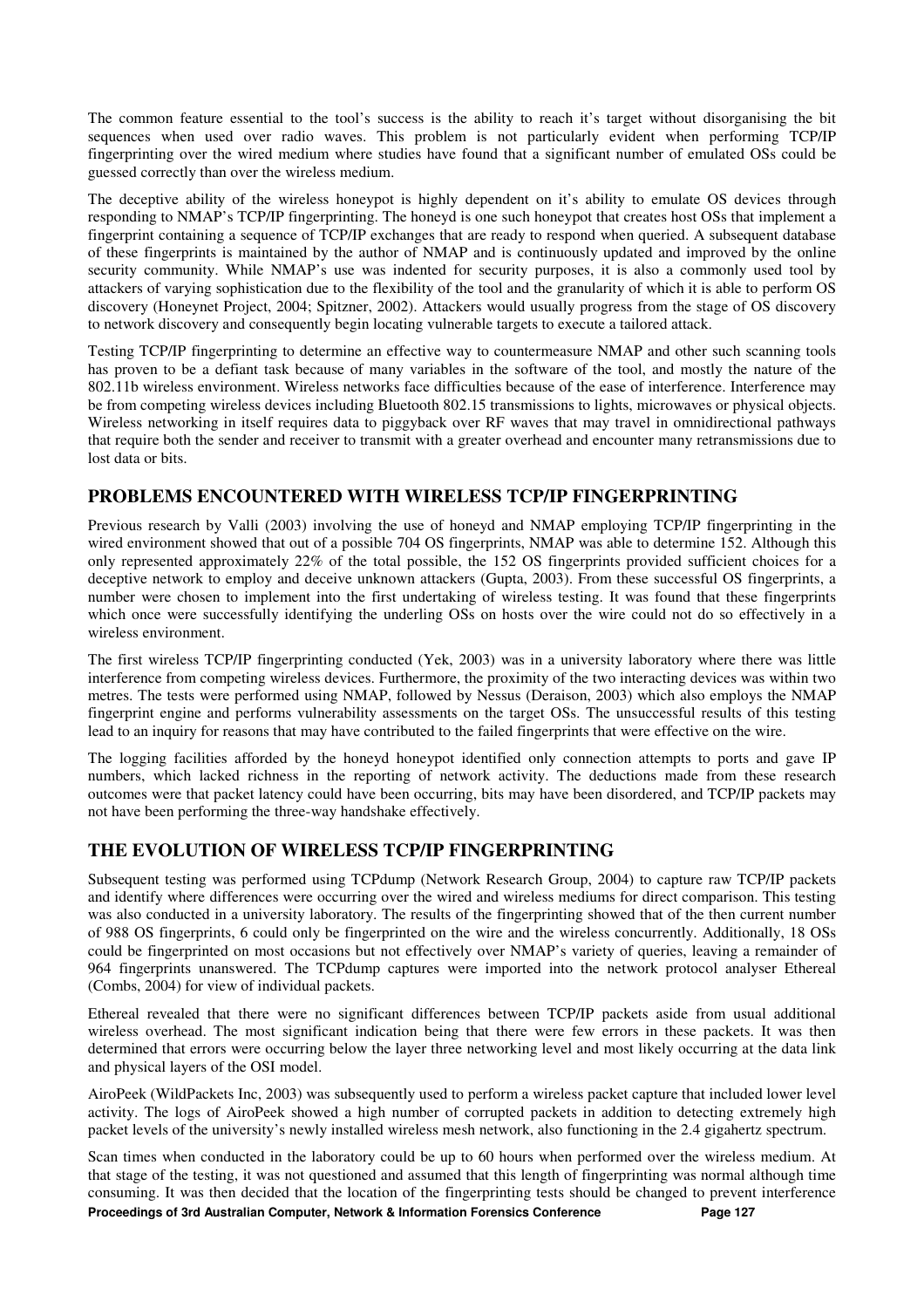from the university's wireless network activity. The proposed solution was a decommissioned cool-room, presumably utilised by students in the hospitality courses. The cool-room appeared ideal as it was encased in metal originally for retaining the low temperatures for food consumables. The metal acted as a barrier from the university's wireless interference in addition to keeping in the wireless transmission of the fingerprinting machine and the honeyd honeypot.

Three machines, keyboards and monitors were relocated into the unused cool-room, which acted as a faraday cage. When the machines were powered up to conduct the next round of testing it was found that the temperatures within the once cool-room became excessively hot. The Heating Ventilation Air Conditioning (HVAC) was no longer functioning for that area and air could not be effectively circulated and cooled to allow the machines to operate. While the coolroom acted as a faraday cage effectively to fend off gratuitous wireless traffic, the new problem of temperature regulation had to be dealt with.

It was then proposed to build a faraday cage using a metal cabinet, based on the same premises of the cool-room not allowing the ingress or egress of wireless traffic. A security lecturer at the university had already ordered some metal cabinets for storage and the idea was conceived to utilise and transform one of the cabinets into a faraday cage. The cabinet had previously been purchased at AUD \$300 with dimensions of 1.74 metres in height, 0.6 metres in width, and 0.66 metres in depth. These dimensions were not chosen for the purpose of the faraday, they were merely what was available in the university for use. However, these dimensions proved to be ideal to conduct the TCP/IP fingerprinting.

The earlier difficulties regulating the air temperatures in the cool-room were then addressed by drilling a hole at the top of the rear wall of the cage. A small hole was also made in the left, rear corner to allow cabling to pass into the faraday cage and provide outside connection. An earth was also attached to the chassis of the cage to allow any static charge to dissipate into a safe outlet. The fan that was attached was a large sized computer fan, which later proved too small to push air out and retain a cool enough temperature within the faraday to allow three machines to run. Two larger fans were then installed, which costed about AUD \$50. One remained at the back wall pushing air out while one was drilled and attached to the bottom back wall to suck air in. The fans were both PAPST-brand Megafans purchased from a local wholesaler. Their diameters were 119 millimetres each, which allowed them 1799 Revolutions Per Minute (RPMs) of rotation. The airflow equated to approximately 27.78 litres of air flow a minute. The noise levels of the fans were as low as 28 decibels.

When the faraday cage was built, the machines were re-entered in. A Keyboard Video Monitor (KVM) switch was utilised to minimise cabling into the faraday. The holes allowing cabling and the fans to operate were large enough to serve their purposes and were not too large to allow the 802.11b RF to seep in or out. This setup allowed just the two PC towers to reside in the cage at 0.44 metres each in height, 0.016metres in width, and 0.45 metres in depth. Their subsequent dimensions did not affect the temperature regulation. The third machine was an IBM laptop, which sat ontop of the two towers.

The resulting total air flow within the faraday, with all the machines inserted, was calculated by the number of litres air flow (27.78) multiplied by 60 seconds, which equalled to 1666.8 litres per minute. This amount is equivalent to 1.6668 cubic metres per minute. When the machines were entered into the cage, the AiroPeek packet capture was run to determine if external 802.11b wireless activity could be detected. AiroPeek did not identify any wireless activity when the cage doors were shut. The machines were then powered up and AiroPeek was able to detect the 802.11b beacons that were being transmitted from the honeypot.

From the beacons, the packet capture identified the Service Set Identified (SSID), which is the name of the network, the Medium Access Address (MAC) and other distinguishing characteristics that aid the identification of the wireless network properties. These properties are beaconed to allow other wireless stations to identify with and connect to, and perform the TCP/IP fingerprinting. Furthermore, ther machines inside the faraday still resembled an open air configuration where they were able to connect via the honeypot's AP.

# **OUTCOMES OF THE NEW FARADAY CAGE**

The subsequent configurations of the new faraday cage proved to be highly beneficial in the outcomes of TCP/IP fingerprinting. The most significant change was the dramatic drop in time to conduct each individual scan. All times fell between a few seconds to no more than two minutes. RF waves were not able to pass through the metal walls and continue their transmission in a directional path. The university's wireless mesh was not able to penetrate through the walls of the faraday and interfere or dilute the wireless transmissions within the cage.

If packet latency was decreased, the machines may not have needed to continuously resend packets reducing packet overloading, which could have previously resulted in a denial of service on the honeypot. The honeypot may not have been able to process packets efficiently when it did not receive sufficient data to send a response. The attack machine may have subsequently kept resending packets attempting to illicit a fingerprint response from the honeypot.

The containment of wireless transmission space most likely allowed both the honeypot and attack machine to exchange packets in a timely manner. However, while the scan times were improved, not all the OSs in honeyd could be

**Proceedings of 3rd Australian Computer, Network & Information Forensics Conference Page 128**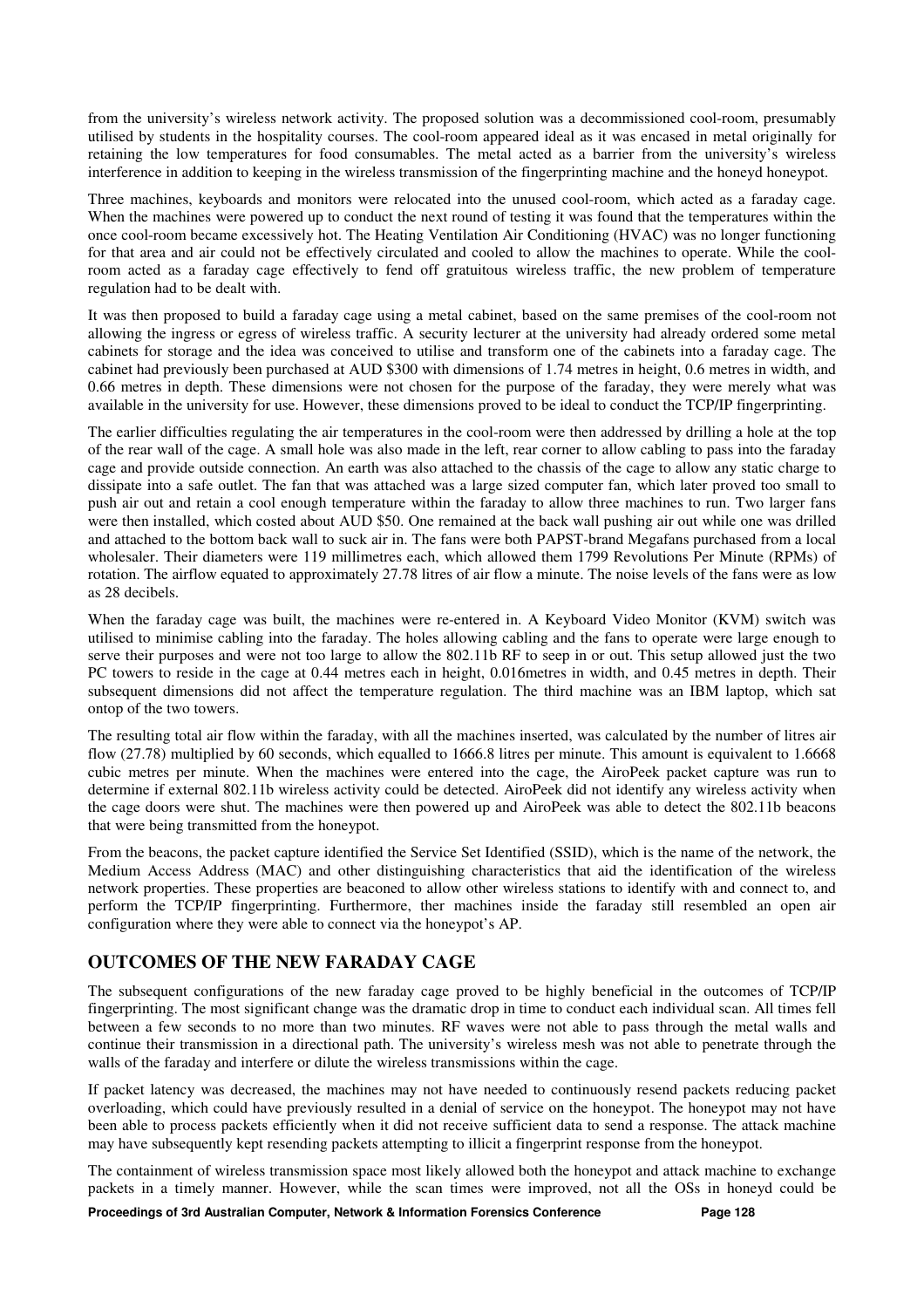fingerprinted even in the faraday cage. This result was reflective of NMAP's inability to fingerprint all OSs on the wired Local Area Network (LAN) and therefore, would not be likely to fingerprint all OSs via wireless transmission. The goal of the fingerprinting tests however, were to determine a sufficient number of OSs that could then later be configured to emulate fully operational devices in honeyd (Provos, 2004). Additionally, the AiroPeek capture still detected some corrupted packets, which could mean that altered data bits carried on the RF waves may not be avoidable.

# **CONCLUSION**

TCP/IP fingerprinting is one effective method for an attacker to discover OS devices for possible target. It's usage over wired mediums have shown it to be a strategic method of exploit and the subsequent development of honeypots adopting countermeasures. The transition of TCP/IP fingerprinting to the wireless environment however, has revealed difficulties in the handling of packets over the RF waves.

Testing TCP/IP fingerprinting over the wireless medium has proven to be a cycle of discovery where once a university laboratory was perceived to be an appropriate testing location. Results quickly indicated that numerous interfering variables such as other wireless traffic and physical obstacles prevented the efficient transmission of packets. The confines of a metal cage were then conceived as an ideal testing environment. The subsequent utilisation of the faraday cage allowed wireless testing of TCP/IP fingerprinting between the honeyd honeypot and an attack machine utilising NMAP.

Results of testing inside the faraday cage included vastly improved scan times, which were reduced from 60 hours down to two minutes in some cases. This phenomenon was attributed to the cage peripheral being confined in space to disallow wireless packet transmissions to dissipate and scatter beyond the reception of the honeypot's antenna. Additionally, it appeared that the outside wireless network transmissions were eliminated from the cages as they could not penetrate through the metal construct. The implications of such a result highlights the value of using a faraday cage, in which it's construction was very simple and inexpensive, for wireless TCP/IP fingerprinting.

The importance of effective TCP/IP fingerprinting over a wireless environment is imperative to constructing a honeypot that can deceive an attacker seeking a wireless entry point into an organisation's network. Wireless honeypots that are deployed may alert an organisation to the unsolicited connection of wireless stations or devices. Attackers that intentionally attempt connections to a wireless network may perform reconnaissance techniques to determine the nature and topology of the network in addition to locating individual hosts that may be compromised. The first stage to this endeavour is often a TCP/IP scan to identify host OSs. Therefore, a wireless honeypot that can effectively countermeasure this technique may contain the attacker's attempts and later also provide forensic evidence of the compromise.

Building a faraday cage that is both economical and easy to construct is part of the development towards network countermeasures against wireless attacks. A testing environment that is able to eliminate confounding variables allows researchers to experiment and explore varying defence mechanisms for countermeasures that can be singled out at the physical layer, data link layer, and network layer as has been the process of discovery in this research. It is intended that when upper layer protocols and applications are added to the honeyd honeypot, the faraday will act as a great assistance towards identifying and distinguishing where errors are occurring and where deceptive mechanisms are failing. The faraday allows for more apparent insight into the complex and intricate workings of wireless attack and subsequent defence.

# **REFERENCES**

Combs, G. (2004). Ethereal (Version 0.9.14) [Network packet analyser].

Deraison, R. (2003). Nessus (Version 2.0) [Network vulnerability scanner].

Gupta, N. (2003). *Is honeyd effective or not?* Paper presented at the 1st Australian Computer, Information and Network Forensics Conference, Scarborough, Western Australia.

Honeynet Project. (2004). *Know your enemy: Learning about security threats* (2nd ed.). Boston: Addison-Wesley.

Network Research Group. (2004). TCPdump (Version 3.8.3) [Network traffic viewer].

Provos, N. (2004). *Honeyd - network rhapsody for you*. Retrieved 12 February, 2004, from http://www.citi.umich.edu/u/provos/honeyd/

Savage. (n.d.). Queso (Version no version) [Fingerprinting tool].

Spitzner, L. (2002). *Know your enemy*. Indianapolis: Addison-Wesley.